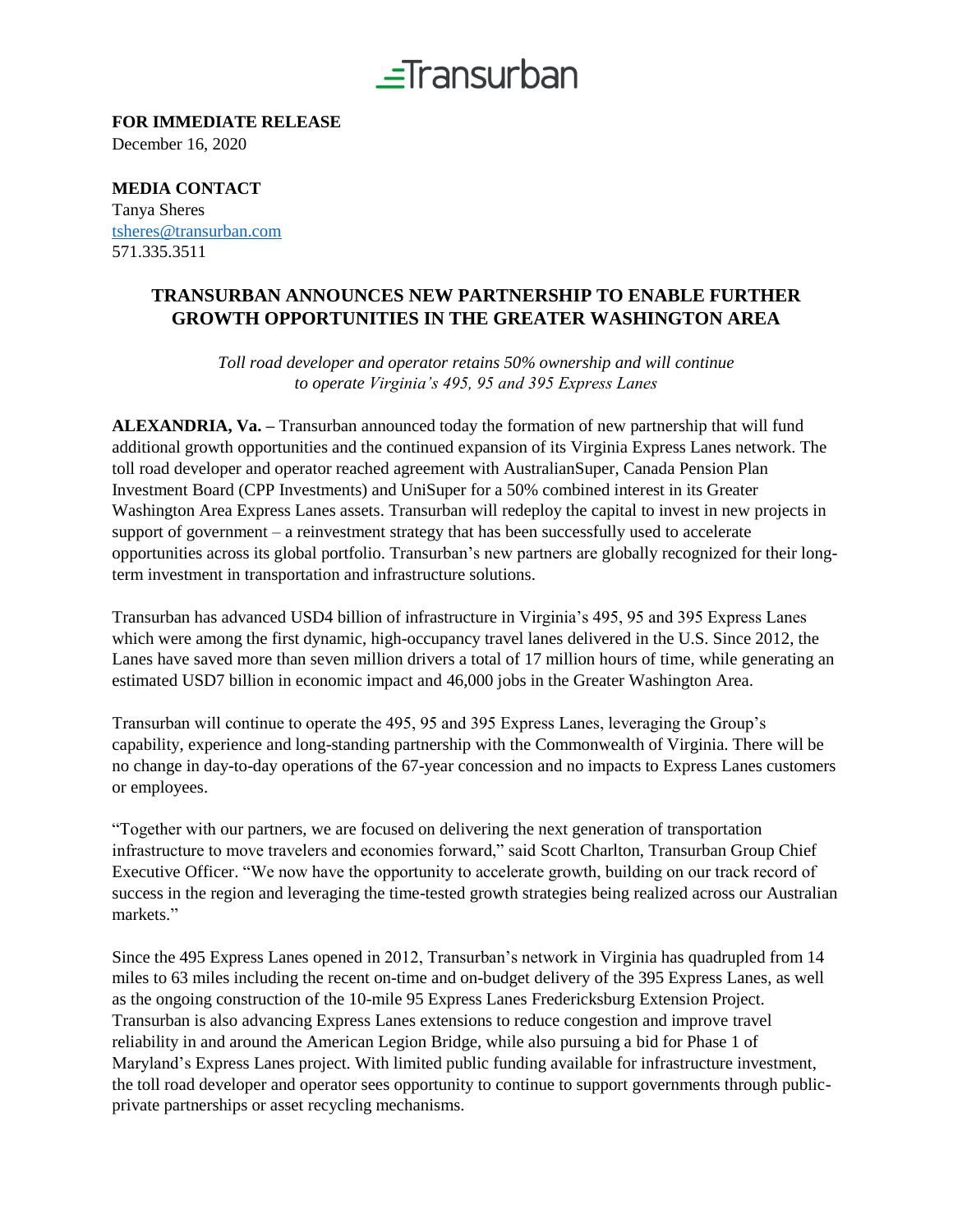## $\equiv$ Transurban

"Transurban has been deeply rooted in the Greater Washington Area for more than a decade. We are a part of the communities we serve every day and are committed to seeing this region prosper," said Jennifer Aument, President, Transurban North America. "As state and local governments grapple with difficult budget choices amid steep revenue losses, we know more than ever that we must do our part to drive recovery. We continue to be a strong and flexible partner, focused on delivering critical travel corridors and investing in the smart mobility choices customers need to get back on the road."

While impacts of the COVID-19 pandemic led to a reduction in Express Lanes traffic of around 80 percent in April compared to last year, Transurban has seen traffic increase gradually through 2020. In November traffic on the 495, 95 and 395 Express Lanes was down 39 percent.

Transurban launched its search for potential co-investors in 2019, receiving significant interest across investor groups. The USD2.1 billion transaction is expected to reach financial close by the end of fiscal year 2021, subject to customary closing conditions and relevant consents and approvals – including those of the Virginia Department of Transportation.

AustralianSuper and UniSuper manage the largest Australian pension retirement systems. CPP Investments invests for the contributors and beneficiaries of the Canada Pension Plan. All three entities are co-investors in several of Transurban's Australian roads and AustralianSuper and UniSuper are among Transurban Group's largest equity investors.

#### ###

#### **About Transurban North America**

Transurban is one of the world's largest toll-road operators and developers, working to get people where they want to go, as quickly and safely as possible. By embracing collaboration with the government, our public-private partnerships are delivering transformative infrastructure solutions across five markets with an additional AUD19 billion of projects in development as of June 30, 2020. In fiscal year 2020, our customers saved 339,000 hours on average each workday across 2 million trips on our roads with faster, more predictable travel options. With a leading market share of transportation P3 investment in North America, we are pioneering travel solutions like dynamically tolled Express Lanes and are partnering with governments to think about the policies, technology and infrastructure that will get you home today and ten years from now. Learn more about Transurban in North America at: [Transurban.com](file:///C:/Users/nsata/Desktop/APCO%20DC/Clients/Transurban/Project%20Spring%20-%20T&M/transurban.com) | [Expresslanes.com](file:///C:/Users/nsata/Desktop/APCO%20DC/Clients/Transurban/Project%20Spring%20-%20T&M/expresslanes.com) | [A25.com](https://a25.com/en/)

#### **About AustralianSuper**

AustralianSuper manages more than AUD200 billion of members' retirement savings on behalf of more than 2.3 million members from around 330,000 businesses as of Nov. 30, 2020. One in 10 working Australians are a member of AustralianSuper, the nation's largest superannuation fund. [www.australiansuper.com](http://www.australiansuper.com/)

#### **About Canada Pension Plan Investment Board**

Canada Pension Plan Investment Board (CPP Investments™) is a professional investment management organization that invests around the world for the more than 20 million contributors and beneficiaries of